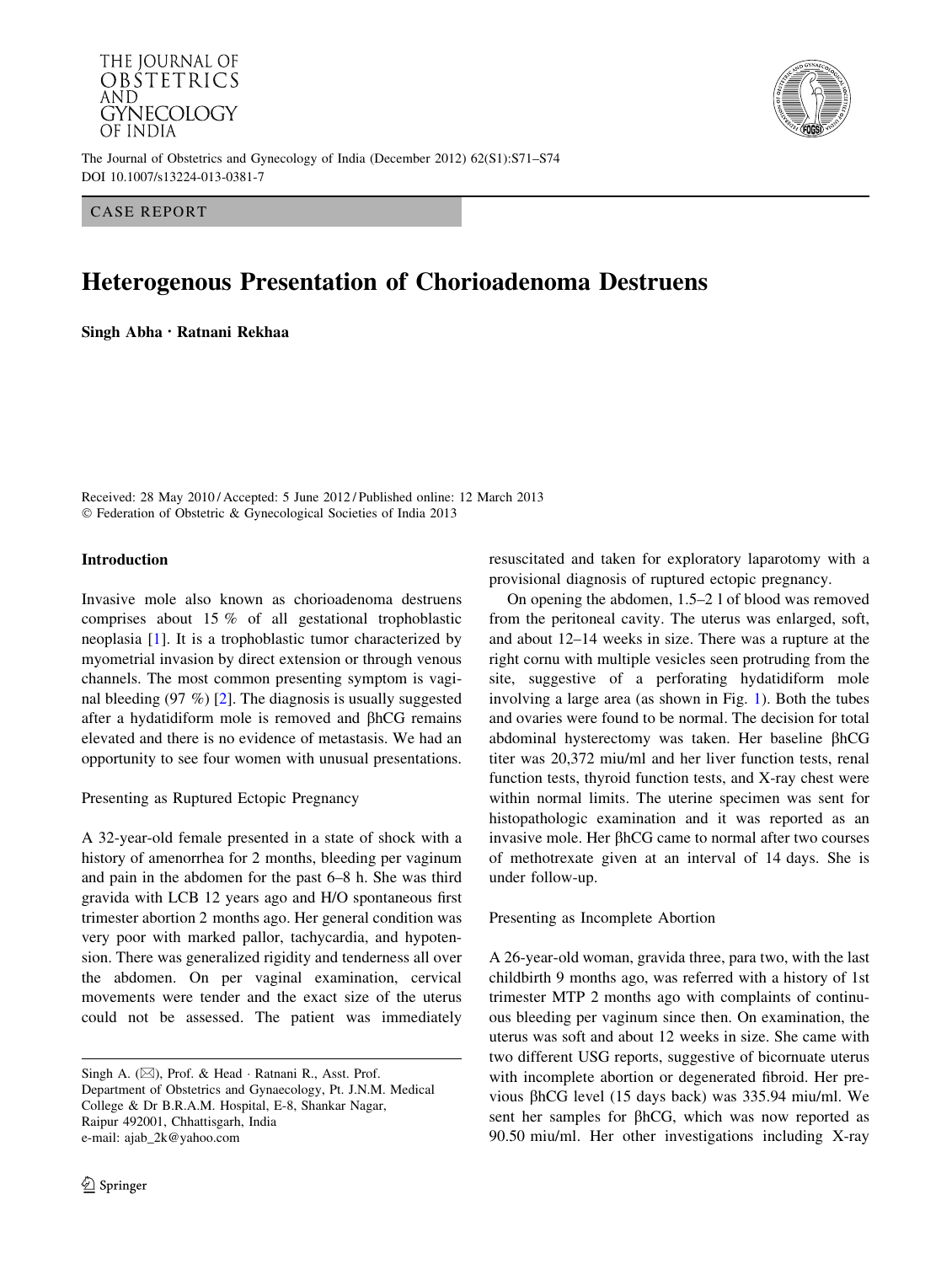<span id="page-1-0"></span>

Fig. 1 Showing rupture at the right cornu with multiple vesicles seen protruding out



Fig. 3 Sheets of syncitiocytotrophoblast seen in the myometrium

chest were absolutely normal. She was suspected to be having an incomplete abortion and was taken for evacuation. During the procedure, she started torrential bleeding for which laparotomy was done immediately followed by subtotal hysterectomy. There were dense adhesions of the bladder due to the previous caesarean sections. The uterus was soft, enlarged, about 14 weeks in size, and showed a soft bluish bulge of about 7–8 cm toward the left cornu of the uterus (as shown in Fig. 2). On cut section, it appeared like a degenerated fibroid. Histopathologically, it was reported as an invasive mole with invasion up to the myometrium (as in Fig. 3).

### Presenting as Carcinoma Endometrium

A 42-year-old woman, seventh para, was admitted with H/O continuous bleeding P/V for 1 month. She was cachexic and pale (Hb 6.6 gm%) with the last childbirth 3 years ago and an enlarged uterus about 10–12 weeks in size. The sonography showed an inhomogeneous mass in the enlarged uterus (410 cc). The endometrial thickness was 44 mm. Her  $\beta$ hCG titer was 139.50 miu/ml. After improving her general condition, she was taken for surgery with a provisional diagnosis of endometrial carcinoma or choriocarcinoma. The only intraoperative finding was an enlarged soft uterus. The adnexa were normal. The liver was found to be normal. There were no palpable para aortic and parametrial lymph nodes. A cut section of the uterus showed an irregular and fragile mass occupying almost half of the uterus (as shown in Fig. 4). Histologically, it was diagnosed as an invasive mole (Fig. [5](#page-2-0)).

# Presenting as Menorrhagia Sec. to AV Malformation

A 33-year-old multiparous woman came to the OPD with irregular, heavy menses and H/O MTP 2 months ago. Her uterus was normal sized with  $\beta$ hCG level 19 miu/ml and sonography showed a thickened endometrium (12 mm) with increased vascularity and turbulent flow on Doppler examination, suggestive of AV malformation (as shown in Fig. [6](#page-2-0)). She was taken for hysterectomy. Intraoperatively, the uterus looked absolutely normal from the outside, but the cut section showed a small degenerated mass at the fundus. Histopathologically, it was reported as a mole with myometrial invasion.



Fig. 2 Showing a soft bluish bulge toward the left cornu of uterus



Fig. 4 Cut section of the uterus showing irregular and fragile mass occupying almost half of the uterus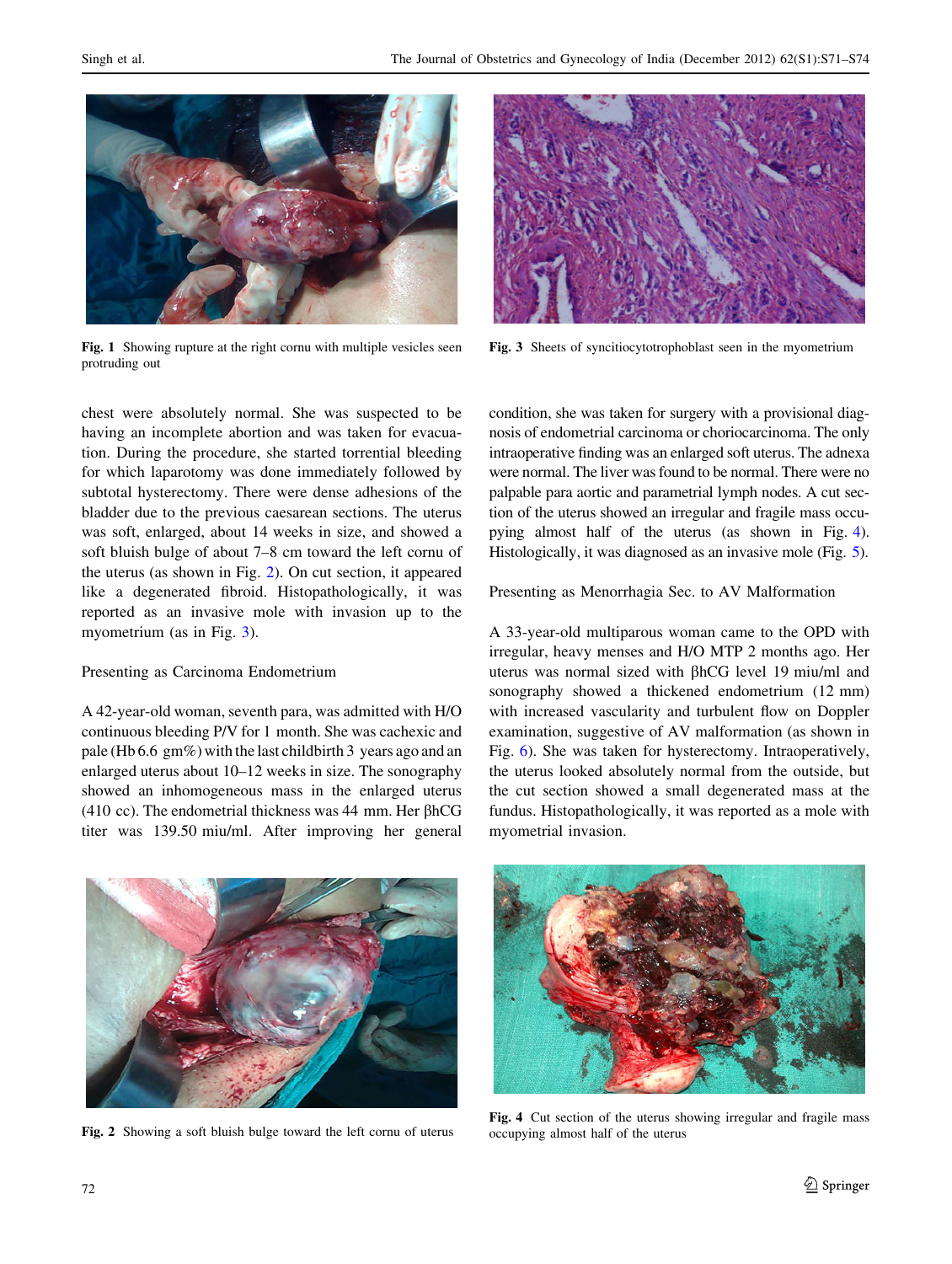<span id="page-2-0"></span>

Fig. 5 Molar tissue seen along with the sheets of myometrium

#### **Discussion**

Invasive moles are histologically identical to complete moles; but, with invasion into the myometrium without intervening endometrial stroma, it is seldom diagnosed definitely without a hysterectomy. The diagnosis is usually suggested after a molar pregnancy is terminated and  $\beta$ hCG titers remain elevated with no evidence of distant metastasis. Untreated invasive moles tend to invade the uterine wall locally, which can result in uterine perforation and hemorrhage. Cases of gestational trophoblastic neoplasia with uterine rupture are often catastrophic owing to profuse bleeding, which could potentially be lethal. Management often entails removal of the uterus, but among patients in the reproductive age group, uterine resection of localized disease can be performed as reported by Mittal et al. We performed hysterectomy in our first case presenting as ruptured ectopic due to the large area involved at the cornual region. The delayed presentation of this case as rupture was due to the absence of sonography prior to D&C by her treating doctor and absolute denial by the patient regarding irregular bleeding. Transvaginal sonography



Fig. 6 Increased vascularity and turbulent flow on Doppler suggestive of AV malformation

combined with HCG titers is a useful diagnostic tool. Color flow Doppler can define lesions of increased vascularity as seen in invasive disease. Myometrial invasion is difficult to diagnose on pelvic ultrasound unless there is sufficient myometrium to demonstrate the invasion. In a study conducted by [\[3](#page-3-0)], sonography failed to show any specific changes in the uterus even one month after the development of GTN, and he concluded that USG is of limited value in detection of partial moles and malignant GTNs. However, massive tissue destruction, hot spots (hypervascularization), and low resistance index are characteristic USG findings of malignant GTNs.

Accurate, dependable assays of hCG are essential for reliable diagnosis and therapeutic decisions. In the second case, an enlarged uterus (14–16 weeks) after evacuation and sonography did give a lead toward a vesicular mole, but decreasing B $\beta$ hCG levels (from 335.9 to 90.50) within a span of 15 days favored incomplete abortion and not an invasive mole. Most women with molar pregnancies undergo hCG level regression after evacuation to normal limits and require no further therapy. Following the wide availability of sensitive hCG assays, histologic grading of molar tissue has assumed less importance. The recommendations for post-molar follow-up include serum  $\beta$ hCG levels every 1–2 weeks after evacuation until normal, hCG levels 2–4 weeks after the first normal level, and hCG surveillance every 1–2 months for 6 months after the first normal hCG level. Serial hCG monitoring of women with disease in prolonged remission (greater than 1 year) often provides early evidence of recurrence, though GTT may rarely be associated with undetectable levels of hCG.

In the third case, apart from her multiparity, the rest of the clinical signs and symptoms were in favor of endometrial carcinoma with past history not suggestive of molar pregnancy. Vassilios et al. [[4\]](#page-3-0) reported a case of uterine rupture secondary to choriocarcinoma with a time interval of 2 years between a live birth pregnancy and diagnosis of the disease after rupture with a urine pregnancy test negative. Parikh et al. [\[5](#page-3-0)] reported an unusual case of choriocarcinoma 8 years after spontaneous abortion presenting as hemoptysis. Prolonged degenerative changes in the trophoblast along with hyalinization were found to correlate with low or declining levels of BhCG. However, detection of hCG in a symptomatic older, postmenopausal woman strongly suggests the diagnosis of latent GTT. Although we had the opportunity to see four heterogeneous presentations of invasive moles, many other unusual presentations have been reported in the past [\[6–10](#page-3-0)]. Our experience showed that a high index of suspicion should be kept in women with H/O abortion and irregular bleeding. Chemoprophylaxis may be particularly useful in patients with a high-risk complete mole when hormonal follow-up is either unavailable or not affordable and chances of losing